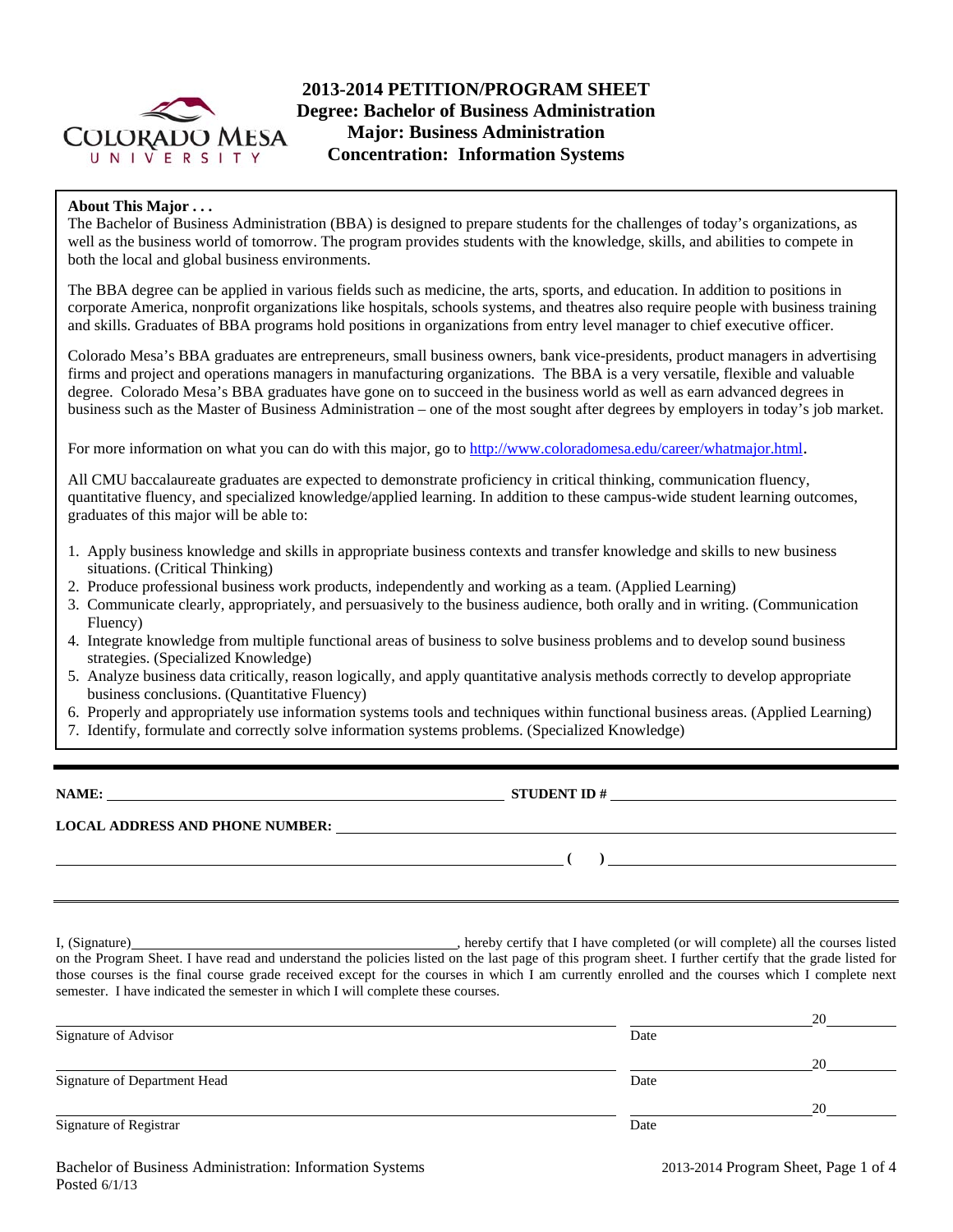#### **Students should work closely with a faculty advisor when selecting and scheduling courses prior to registration.**

Degree Requirements:

- <sup>120</sup> semester hours total (A minimum of 28 taken at CMU in no fewer than two semesters).
- 40 upper division credits (A minimum of 15 taken at the 300-400 course levels within the major at CMU).
- 2.00 cumulative GPA or higher in all CMU coursework
- 2.00 cumulative GPA or higher in coursework toward the major content area
- Pre-collegiate courses (usually numbered below 100) cannot be used for graduation.
- A student must follow the CMU graduation requirements either from 1) the program sheet for the major in effect at the time the student officially declares a major; or 2) a program sheet for the major approved for a year subsequent to the year during which the student officially declares the major and is approved for the student by the department head. Because a program may have requirements specific to the degree, the student should check with the faculty advisor for additional criteria. It is the student's responsibility to be aware of, and follow, all requirements for the degree being pursued. Any exceptions or substitutions must be approved by the student's faculty advisor and Department Head.
- When filling out the program sheet a course can be used only once.
- See the "Undergraduate Graduation Requirements" in the catalog for additional graduation information.

**GENERAL EDUCATION REQUIREMENTS** (31 semester hours) See the current catalog for a list of courses that fulfill the requirements below. If a course is on the general education list of options and a requirement for your major, you must use it to fulfill the major requirement and make a different selection within the general education requirement.

| Course No Title<br>must be completed by the time the student has 60 semester hours.)<br>ENGL 111 English Composition<br><b>ENGL 112 English Composition</b>                                                                                                                   | Sem.hrs Grade Term/Trns<br><b>English</b> (6 semester hours, must receive a grade of "C" or better and<br>3<br>3 |  |  |  |  |  |  |
|-------------------------------------------------------------------------------------------------------------------------------------------------------------------------------------------------------------------------------------------------------------------------------|------------------------------------------------------------------------------------------------------------------|--|--|--|--|--|--|
| <b>Math:</b> (3 semester hours, must receive a grade of "C" or better, must be<br>completed by the time the student has 60 semester hours.)<br>MATH 113 College Algebra<br>$4*$<br>*3 credits apply to the General Ed requirements and 1 credit applies to<br>elective credit |                                                                                                                  |  |  |  |  |  |  |
| <b>Humanities</b> (3 semester hours)                                                                                                                                                                                                                                          |                                                                                                                  |  |  |  |  |  |  |
| Social and Behavioral Sciences (6 semester hours)<br>ECON 201 Principles of Macroeconomics 3                                                                                                                                                                                  |                                                                                                                  |  |  |  |  |  |  |
| ECON 202 Principles of Microeconomics 3                                                                                                                                                                                                                                       |                                                                                                                  |  |  |  |  |  |  |
| <b>Natural Sciences</b> (7 semester hours, one course must include a lab)                                                                                                                                                                                                     |                                                                                                                  |  |  |  |  |  |  |
| <u> 1989 - Johann Stein, mars et al. 1990 - Anna ann an t-</u>                                                                                                                                                                                                                |                                                                                                                  |  |  |  |  |  |  |
| <b>History</b> (3 semester hours)<br><b>HIST</b>                                                                                                                                                                                                                              |                                                                                                                  |  |  |  |  |  |  |

**Fine Arts** (3 semester hours) \_\_\_\_\_\_ \_\_\_\_ \_\_\_\_\_\_\_\_\_\_\_\_\_\_\_\_\_\_\_\_\_\_\_\_ \_\_\_\_ \_\_\_\_\_ \_\_\_\_\_\_\_\_

# **OTHER LOWER DIVISION REQUIREMENTS** (6 semester hours)

**Applied Studies** (3 semester hours)

**FOUNDATION COURSES** (17 semester hours) These courses, plus ECON 201 & 202 and Gen Ed English & Math requirements must be completed within the student's first 60 hours.

\_\_\_\_\_\_ \_\_\_\_ \_\_\_\_\_\_\_\_\_\_\_\_\_\_\_\_\_\_\_\_\_\_\_\_ \_\_\_\_ \_\_\_\_\_ \_\_\_\_\_\_\_\_

|          | compreted within the bitterile bandle of notato. |   |  |
|----------|--------------------------------------------------|---|--|
| ACCT 201 | Principles of Financial Acctg                    |   |  |
| ACCT 202 | Principles of Managerial Acctg 3                 |   |  |
| BUGB 105 | Freshman Business Seminar                        |   |  |
| BUGB 211 | <b>Business Communications</b>                   |   |  |
| CISB 101 | Business Inform. Technology                      |   |  |
|          | or CISB 205 Advanced Business Software           | 3 |  |
| CISB 241 | Intro to Business Analysis                       |   |  |
|          | or STAT 200 Probability and Statistics           |   |  |
|          |                                                  |   |  |

#### **BACHELOR OF BUSINESS ADMINISTRATION: INFORMATION SYSTEMS CONCENTRATION REQUIREMENTS** (63 semester hours)

### **Business Administration Core** (33 semester hours)

| BUGB 349 | Legal Environment of Business 3            |   |  |
|----------|--------------------------------------------|---|--|
| BUGB 401 | <b>International Business</b>              |   |  |
| CISB 210 | Fundamentals of Info Systems               |   |  |
| FINA 301 | <b>Managerial Finance</b>                  |   |  |
| MANG 201 | Principles of Management                   |   |  |
| MANG 301 | Organizational Behavior                    |   |  |
| MANG 371 | Human Resource Management 3                |   |  |
| MANG 471 | <b>Operations Management</b>               |   |  |
| MANG 491 | <b>Business Strategy</b>                   |   |  |
| MARK 231 | Principles of Marketing                    |   |  |
| CISB 341 | <b>Quantitative Decision Making</b>        | 3 |  |
|          | or MANG 341 Quantitative Decision Making 3 |   |  |
|          | or MARK 350 Marketing Research             |   |  |
|          |                                            |   |  |

### **Information Systems Concentration Courses** (30 Semester Hours)

| <b>CISB 205</b> | <b>Advanced Business Software</b>                                                | $\mathcal{R}$ |  |
|-----------------|----------------------------------------------------------------------------------|---------------|--|
|                 | or CISB 305 or 306 if 205 is taken in Foundation                                 |               |  |
| <b>CISB 310</b> | <b>Enterprise Architecture</b>                                                   | 3             |  |
| <b>CISB 315</b> | <b>IS</b> Infrastructure                                                         | 3             |  |
| <b>CISB 331</b> | Adv. Business Programming                                                        | 3             |  |
|                 |                                                                                  |               |  |
| <b>CISB 410</b> | Project Management                                                               | 3             |  |
| CISB 442        | Systems Analysis and Design                                                      | 3             |  |
| <b>CISB 451</b> | Database Administration                                                          | 3             |  |
| CISB 471        | <b>Advanced Information Systems 3</b>                                            |               |  |
| <b>CISB 392</b> | Info Systems Theory & Practice 3                                                 |               |  |
|                 | or CISB 470 Management of Info Systems                                           | 3             |  |
| CISB 206        | Bus. DB App Programming                                                          | 3             |  |
|                 | or**CSCI 110 Beginning Programming                                               |               |  |
|                 | or CSCI 111 CS1: Foundations of Comp Sci 3                                       |               |  |
|                 | or Object Oriented Programming Course approved by CIS advisor,                   |               |  |
|                 | specifically:                                                                    | 3             |  |
|                 | ** might require prerequisites not listed on this sheet.                         |               |  |
|                 |                                                                                  |               |  |
|                 | <b>Electives</b> (3 semester hours of college level courses appearing on your    |               |  |
|                 | final transcript, <b>not listed above</b> to bring total semester hours to 120.) |               |  |

\_\_\_\_\_\_\_ \_\_\_ \_\_\_\_\_\_\_\_\_\_\_\_\_\_\_\_\_\_\_\_\_\_\_\_ 2 \_\_\_\_\_ \_\_\_\_\_\_\_\_

\*MATH 113 College Algebra 1

Course No Title Sem.hrs Grade Term/Trns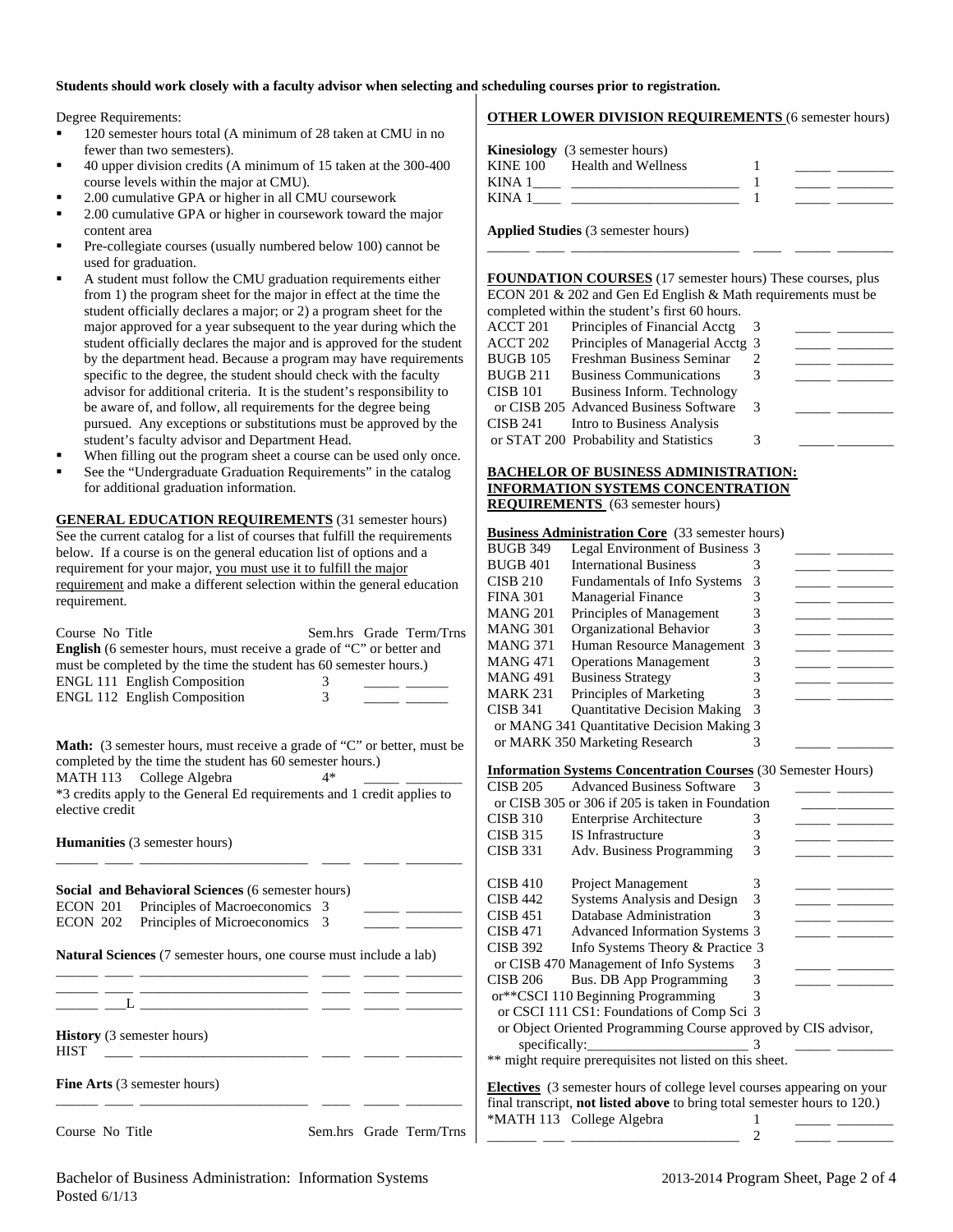**Special requirements:** To be admitted to the Bachelor of Business Administration program, certain prerequisites must be satisfied. Please see the Business department head for complete requirements and application form. All degree requirements must be completed as described above. Any exceptions or substitutions must be recommended in advance by the faculty advisor and approved by the Department Head. Students are required to participate in exit examinations or other programs deemed necessary to comply with the university accountability requirement.

# **SUGGESTED COURSE SEQUENCING FOR BBA, CONCENTRATION IN INFORMATION SYSTEMS**

## **FRESHMAN YEAR**

| <b>Fall Semester</b> |                                            | <b>Hours</b> | <b>Spring Semester</b> |                                          | <b>Hours</b> |
|----------------------|--------------------------------------------|--------------|------------------------|------------------------------------------|--------------|
| <b>BUGB 105</b>      | Freshman Business Seminar                  |              | <b>CISB 205</b>        | Adv. Business Software (or CISB 305 or   |              |
| <b>ENGL 111</b>      | <b>English Composition</b>                 |              |                        | 306)                                     | 3            |
| <b>MATH 113</b>      | College Algebra                            | 4            | <b>ENGL 112</b>        | <b>English Composition</b>               | 3            |
| <b>CISB 101</b>      | <b>Business Information Technology</b>     |              | <b>CISB 241</b>        | Intro to Business Analysis               |              |
| or CISB 205          | <b>Advanced Business Software</b>          |              | or STAT 200            | Probability and Statistics               | 3            |
|                      | General Education Natural Science with Lab | 4            | <b>CISB 210</b>        | Fundamentals of Information Technology 3 |              |
|                      |                                            | 16           | <b>KINE 100</b>        | <b>Health and Wellness</b>               |              |
|                      |                                            |              | <b>KINA</b>            | Activity                                 |              |
|                      |                                            |              | <b>KINA</b>            | Activity                                 |              |
|                      |                                            |              |                        |                                          | 15           |

## **SOPHOMORE YEAR**

| <b>Fall Semester</b> |                                             | <b>Hours</b> | <b>Spring Semester</b> |                                     | <b>Hours</b> |
|----------------------|---------------------------------------------|--------------|------------------------|-------------------------------------|--------------|
| <b>CISB 206</b>      | <b>Business Database Application</b>        |              |                        |                                     |              |
|                      | Programming                                 |              | <b>CISB 315</b>        | IT Infrastructure                   |              |
|                      | or CSCI 110/111 Object-Oriented Programming |              | ACCT 202               | Principles of Managerial Accounting | 3            |
| <b>CISB 310</b>      | <b>Enterprise Architecture</b>              |              | <b>ECON 202</b>        | Principles of Microeconomics        |              |
| ACCT 201             | Principles of Financial Accounting          |              | <b>MANG 201</b>        | Principles of Management            |              |
| <b>ECON 201</b>      | Principles of Macroeconomics                |              |                        | <b>General Education Humanities</b> |              |
| <b>BUGB 211</b>      | <b>Business Communications</b>              |              |                        |                                     | 15           |
|                      |                                             |              |                        |                                     |              |

### **JUNIOR YEAR**

| <b>Fall Semester</b> |                                          | <b>Hours</b> |                 | <b>Spring Semester</b>              |    |  |
|----------------------|------------------------------------------|--------------|-----------------|-------------------------------------|----|--|
|                      |                                          |              | <b>CISB 442</b> | <b>Systems Analysis and Design</b>  |    |  |
| <b>CISB 331</b>      | <b>Advanced Business Programming</b>     |              | <b>CISB 470</b> | Management of Information Systems   | 3  |  |
| <b>CISB 410</b>      | Project Management                       |              | <b>FINA 301</b> | <b>Managerial Finance</b>           |    |  |
| <b>BUGB 349</b>      | <b>Legal Environment of Business</b>     |              | <b>MANG 371</b> | Human Resource Management           |    |  |
| <b>MARK 231</b>      | Principles of Marketing                  | 3            | <b>CISB 341</b> | <b>Quantitative Decision Making</b> |    |  |
|                      | <b>General Education Natural Science</b> | <u>3</u>     | or MANG 341     | <b>Quantitative Decision Making</b> |    |  |
|                      |                                          | 15           |                 | or MARK 350 Marketing Research      |    |  |
|                      |                                          |              |                 |                                     | 15 |  |

## **SENIOR YEAR**

| <b>Fall Semester</b>               |                               | <b>Hours</b> | <b>Spring Semester</b>           |                                          | <b>Hours</b>   |
|------------------------------------|-------------------------------|--------------|----------------------------------|------------------------------------------|----------------|
| <b>General Education Fine Arts</b> |                               |              | <b>CISB 471</b>                  | <b>Advanced Information Systems</b>      |                |
| <b>CISB 451</b>                    | Database Administration       |              | <b>MANG 491</b>                  | <b>Business Policies and Management</b>  | 3              |
| <b>BUGB 401</b>                    | <b>International Business</b> |              | <b>General Education History</b> |                                          | 3              |
| MANG 371                           | Human Resource Management     |              |                                  | <b>General Education Applied Studies</b> | 3              |
| <b>MANG 471</b>                    | <b>Operations Management</b>  |              | Elective                         |                                          | $\overline{2}$ |
|                                    |                               |              |                                  |                                          | 14             |